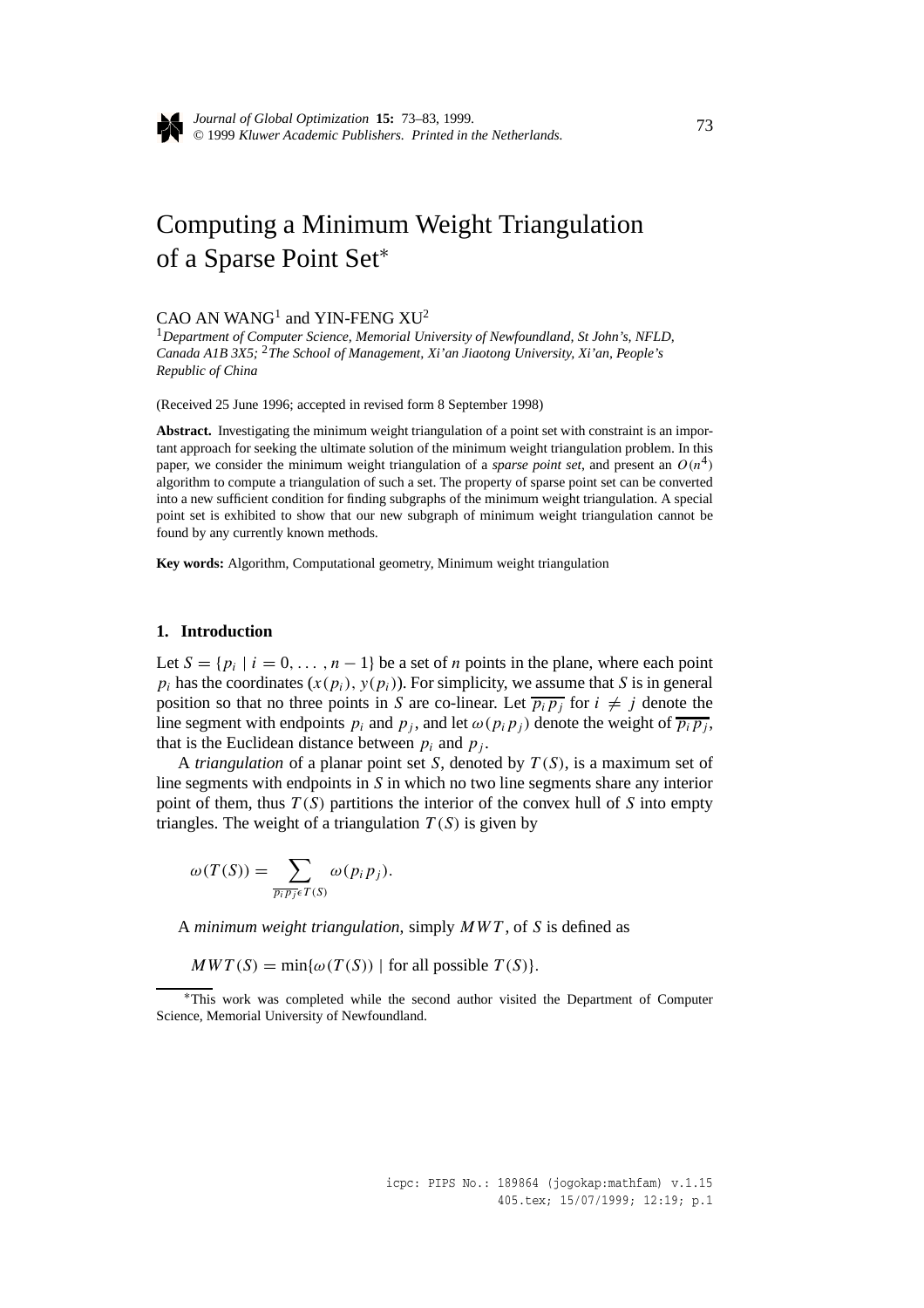Computing an  $MWT(S)$  is an outstanding open problem whose complexity status is unknown [10, 17]. A great deal of work has been done to seek the ultimate solution of the problem. Basically, there are two directions from which to attack the problem. The first one is to identify the edges inclusive or exclusive to *MW T (S)* [5, 7, 12, 21]. It is obvious that the intersection of all triangulations of S is a subset of *MW T (S)*. Recently, Dickerson and Montague [7] observed that the intersection of all local optimal triangulations of *S* is a subgraph of *MW T (S)*. A triangulation  $T(S)$  is called *k*-gon local optimal, denoted by  $T_k(S)$ , if any *k*-gon attracted from  $T(S)$  is optimally triangulated by the edges of  $T(S)$ . If the  $MWT(S)$  is unique, then the following inclusion property holds:

$$
\bigcap T(S) \subseteq \bigcap T_4(S) \subseteq \cdots \subseteq \bigcap T_{n-1}(S) \subseteq MWT(S).
$$

However, it seems difficult to find the intersection as *k* increases, and so far only a subgraph of  $T_4(S)$  has been found by [7]. Gilbert [9] showed that the shortest edge in *S* is in *MW T (S)*. Yang et al. [21] showed that mutual nearest neighbors in *S* are also in  $MWT(S)$ . Keil [12] showed that the so-called  $\beta$ -skeleton of *S* for  $\beta = \sqrt{2}$  is a subgraph of *MWT* (S). Cheng and Xu [5] extended Keil's result to  $\beta = 1.17682$ . It seems that the identification of more edges in  $MWT(S)$  is a promising approach. This is because the more the edges of *MW T (S)* are identified, the less disjoint connected components in  $MWT(S)$  will be. It is possible that eventually all these identified edges form a connected graph so that an *MW T (S)* can be constructed by a dynamic programming method in polynomial time. Moreover, even if such a connected graph is impossible to obtain, a larger subgraph will lead to a better performance by some heuristics [20].

The other direction is to construct exact  $MWT(S)$  with some constraint on *S*. Gilbert [9] and Klinesek [13] investigated the case where *S* is restricted to a simple polygon. An  $O(n^3)$  time dynamic programming algorithm was proposed to obtain an *MW T (S)*. Anagnostou and Corneil [1] studied the situation where *S* is restricted to *k* nested convex polygons. They gave an  $O(n^{3k+1})$  time algorithm to find an *MW T (S)*. Meijer and Rappaport [15] later improved the time bound to  $O(n^k)$  when *S* is restricted to *k* non-intersecting line segments inside the convex hull of *S*. Cheng et al. [6] and Xu [18] showed that if a subgraph of *MW T (S)* with  $k$  connected components is known, then the complete  $MWT(S)$  can be computed in  $O(n^{k+2})$  time. In addition to the potential applications of constraint cases, it is hoped that the research on constraint cases would reveal some insight to the solution for the general case.

In this paper, we investigate the situation that *S* forms a sparse set, which informally speaking, has a property that the distance between two consecutive convex layers of the set is longer than the diameter of the inner layer. We present an  $O(n^4)$ time algorithm for computing an *MW T (S)* for a sparse set *S*. Amazingly, unlike the most known constrained *MWT* algorithms which depend on the number of disjoint connected components, the time complexity of our algorithm is independent on the number of convex layers *k*. Furthermore, we can convert the property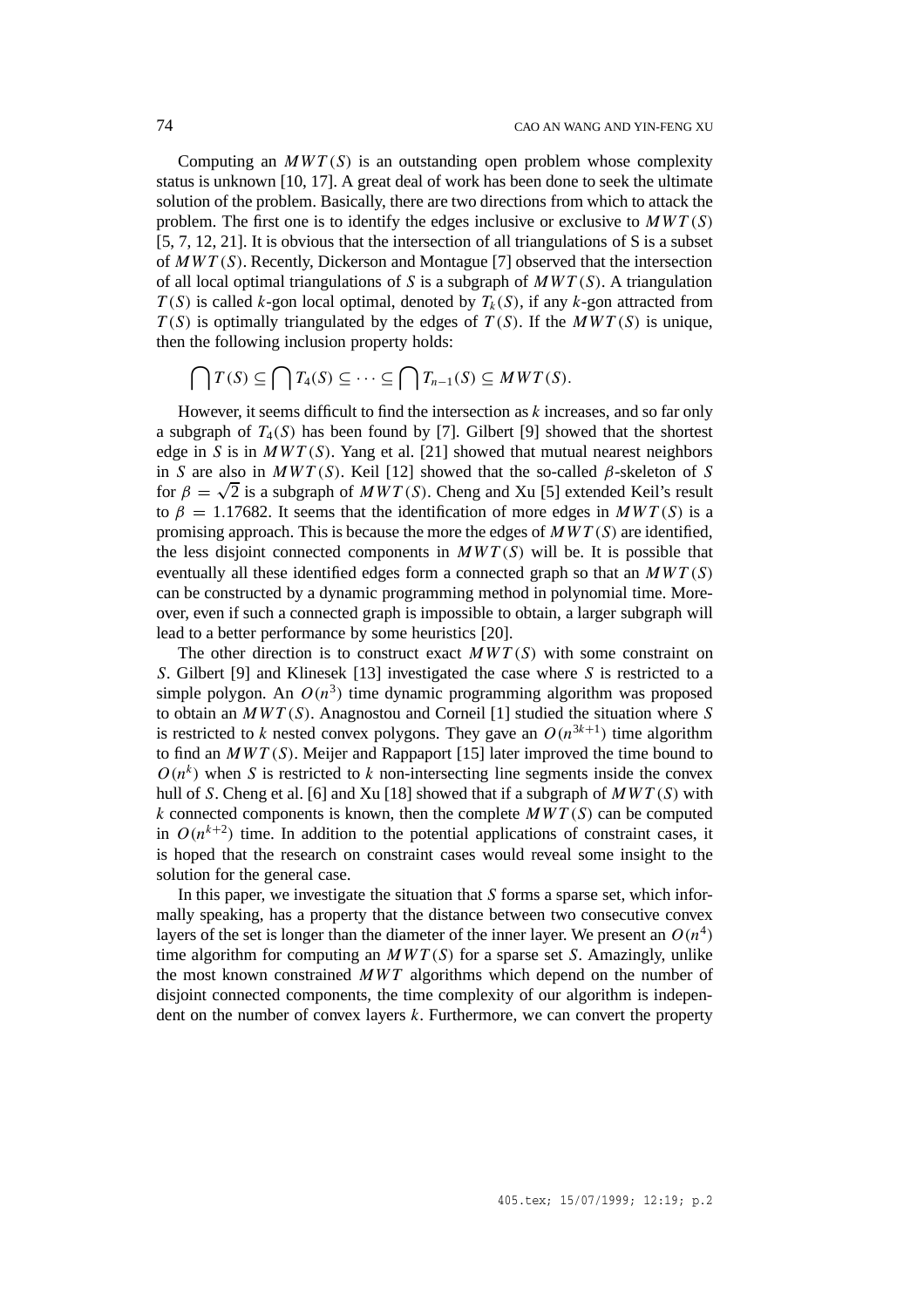of sparse set to a new sufficient condition for finding subgraphs of an *MW T (S)*. By demonstrating some special point set, we show that our new subgraphs cannot be found by any currently known methods [5, 7, 9, 12, 18].

The paper is organized as follows. In Section 2, we discuss some properties of a point set restricted to its convex layers. In Section 3, we present an algorithm that produces an  $MWT(S)$  with convex layers constraint. In Section 4, we define a sparse point set *S* and propose an  $O(n^4)$  algorithm to compute an  $MWT(S)$ . In Section 5, we make some concluding remarks. In particular, we describe a sufficient condition for some edges to be in  $MWT(S)$  and also demonstrate a point set whose new subgraph of *MWT* cannot be found by any known method.

# **2. Notations and lemmas**

The convex layers of a set *S* of points in the plane, denoted by *CL(S)*, is the set of nested convex polygons obtained by repeatedly computing the convex hull of the remaining set after removing the vertices of the current convex hull. Computing the convex layers of a planar point set was discussed in many papers [3, 16]. An optimal  $\Theta(n \log n)$  time algorithm was given by Chazelle [3].

FACT 1. (3). *Convex layers*  $CL(S)$  *for*  $|S| = n$  *can be found in*  $O(n \log n)$  *time* and  $O(n)$  *space.* 

Let  $CL(S) = (C_1, C_2, \ldots, C_k)$  be the convex layers of *S*, where  $C_i$  for  $i =$ 1,..., k is the *i*th layer of *S*. Let  $V(C_i)$  be the vertex set of  $C_i$  and let  $|V(C_i)| =$  $n_i$ . Let  $R(C_i)$  be the interior region bounded by  $C_i$  and let  $R_{i,i+1}$  denote the region between  $R(C_i)$  and  $R(C_{i+1})$ .

LEMMA 1. Let  $CL(S) = (C_1, \ldots, C_k)$  and let  $T_{CL}(S)$  be any triangulation with *CL(S) constraint. For each vertex p of Ci, there exists a vertex q of Ci*<sup>−</sup><sup>1</sup> *such that edge*  $\overline{pq}$  *belongs to*  $T_{CL}(S)$ *.* 

*Proof.* Since *p* is a vertex of  $C_i$  for  $1 < i \leq k$ , *p* is an interior point of  $R(C_{i-1})$ . Since the inner angle at the shared endpoint  $p$  of any two consecutive edges of  $C_i$ is less than  $\pi$ , there must exist an edge *e*∈ $T_{CL}(S)$  lying on  $R_{i-1,i}$  and  $e = \overline{pq}$  for  $q \in V(C_{i-1})$ .

Let  $MWT_{CL}(S)$  denote the minimum weight triangulation of *S* with convex layers constraint. Figure 1 shows an  $MWT(S)$  and an  $MWT_{CL}(S)$  for a given point set *S*.

### **3.** The algorithm for computing an  $MWT_{CL}(S)$

Let  $T_{CL}(S)$  be any triangulation of *S* with  $CL(S) \in T_{CL}(S)$ , and let  $\omega(T_{CL}(S))$ be its weight. A minimum weight triangulation with convex layers constraint,  $MWT_{CL}(S)$ , is one which minimizes  $\omega(T_{CL}(S))$  among all possible  $T_{CL}(S)$ . It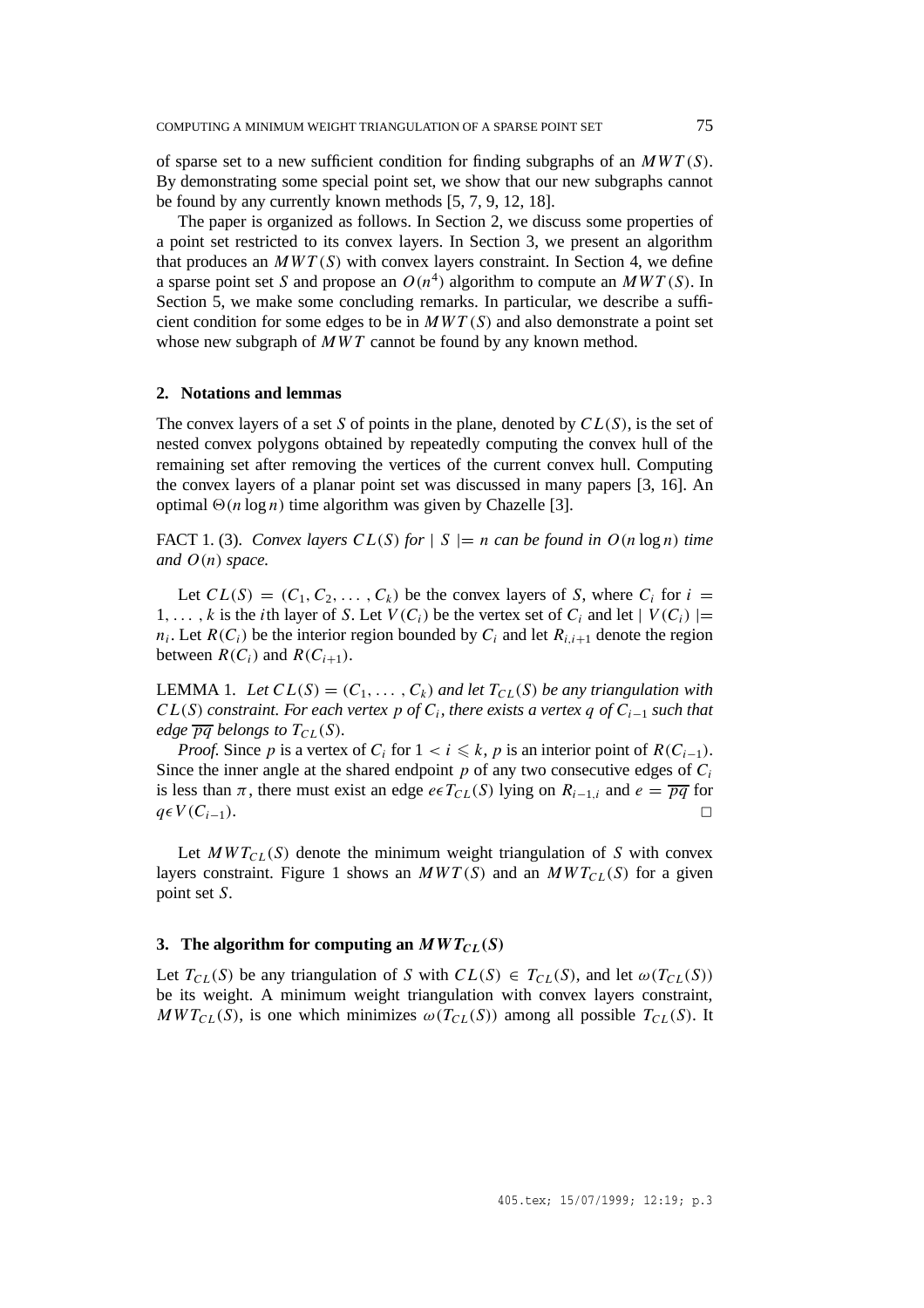

*Figure 1.* The left-hand side is  $MWT_{CL}(S)$  and the right-hand side is  $MWT(S)$ .



*Figure 2.* For the definition of  $p^i_*$ .

is obvious that to find an  $MWT_{CL}(S)$  is easier than to find an  $MWT(S)$ . This is because the convex layers  $CL(S)$  are already known to be a subset of  $MWT_{CL}(S)$ , a polynomial time algorithm for computing an  $MWT_{CL}(S)$  is possible.

FACT 2. (9,14,18). *If L is a set of non-intersecting edges with endpoints in S such that G(S, L) is a planar connected graph, then an MWT of S with L constraint, denoted by*  $MWT_L(S)$ *, can be found in*  $O(n^3)$  *time for*  $|S| = n$ *.* 

Xu [18] analyzed the optimal cell triangulation algorithm given by Heath and Pemmarajiu [11] and obtained an  $O(n^3)$  algorithm for computing an  $MWT_L(S)$ , where  $L$  is a subset of non-intersecting edges with endpoints in  $S$  and  $G(S, L)$  is a planar connected graph. We denote this algorithm as  $\mathbf{A} - \mathbf{T}_L$ .

Since  $MWT_{CL}(S)$  only minimizes the total weight of edges between convex layers, we first consider how to triangulate region  $R_{1,2}$  so that the total weight of edges in  $R_{1,2}$  is a minimum. Let  $p^2_*$  be the vertex in  $C_2$  with the maximum *y*coordinate (for convenience, we can assume that no two points in *S* have the same *y*-coordinate), and let  $N(p^2_*)$  be the subset of vertices of  $C_1$  whose *y*-coordinates are greater than that of  $p_*^2$ , i.e.,  $y(q) > y(p_*^2)$  for  $q \in N(p_*^2)$ . Figure 2 shows the definition of  $p^2_*$  and  $N(p^2_*)$ , where  $N(p^2_*) = (p^1_1, p^1_2, p^1_3, p^1_4)$ . By Lemma 1, there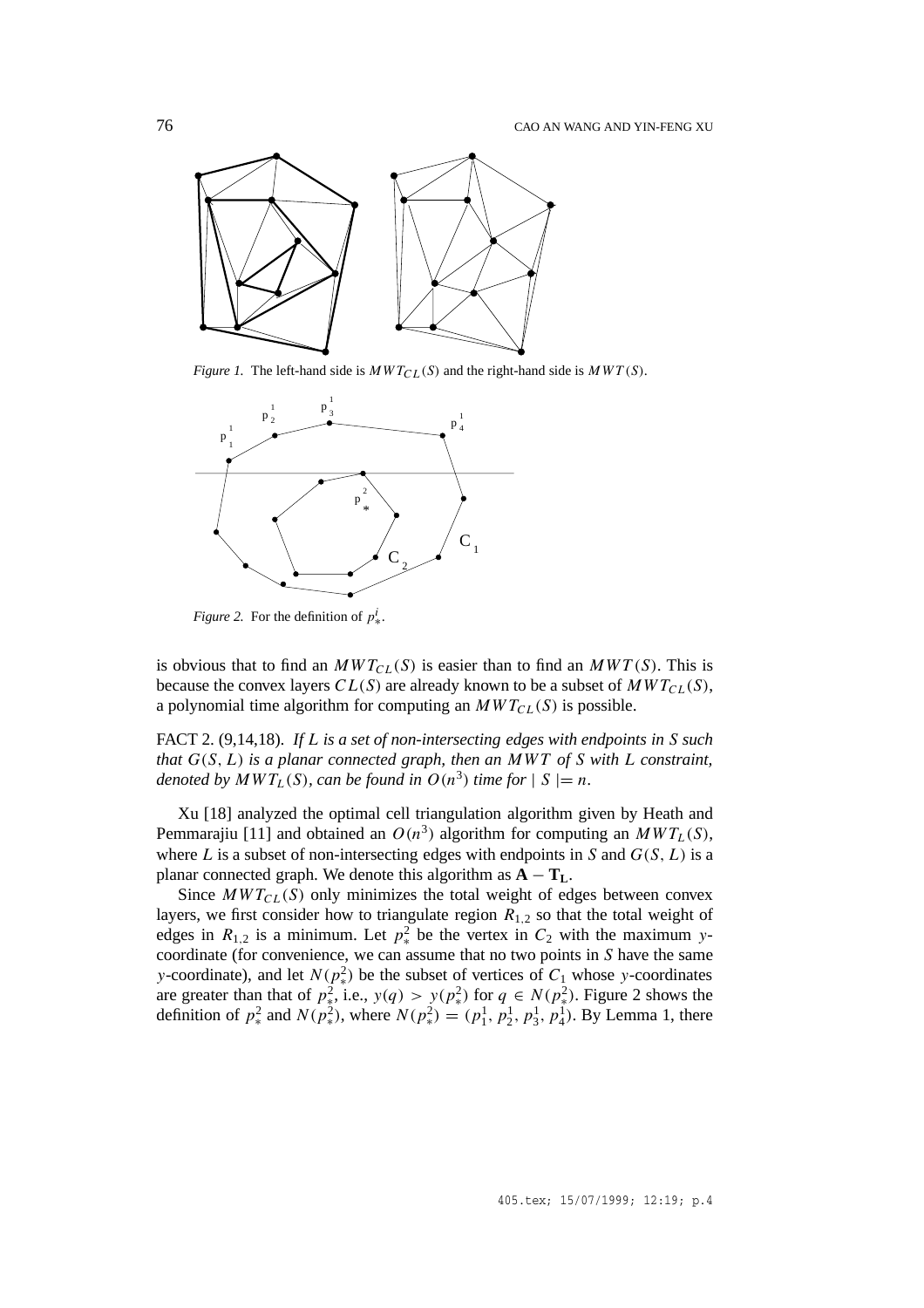exists at least one vertex  $p^1_* \in N(p^2_*)$  such that edge  $\overline{p^2_* p^1_*}$  is in an  $MWT_{CL}(S)$ . In order to identify such an edge, we have to check all possible edges ending at  $p^2_*$  and *N*( $p^2_*$ ) and their corresponding constraint *MWT* s. Vertex  $p^2_*$  can be easily found in at most  $O(n_2)$  time by scanning the *y*-coordinates of the vertices of  $C_2$ ,  $N(p^2)$  can be computed in at most  $O(n_1)$  time by scanning these vertices of  $C_1$ with *y*-coordinates greater than  $y(p_*^2)$ . For each vertex  $q \in N(p_*^2)$ , add edge  $\overline{qp_*^2}$  to form a graph  $G(V(C_1) \cup V(C_2), C_1 \cup C_2 \cup \{qp_*^2\})$ . Clearly, the graph *G* is planar and connected. By Fact 2, an  $MWT(V(C_1) \cup V(C_2))$  with  $L (= C_1 \cup C_2 \cup \{qp_*^2\})$ constraint can be found in  $O((n_1 + n_2)^3)$  time by algorithm  $\mathbf{A} - \mathbf{T_L}$ . Then, an  $MWT(V(C_1) \cup V(C_2))$  with  $C_1 \cup C_2$  constraint can be found in at most  $O(|C_1|)$  $N(p_*^2) \mid (n_1 + n_2)^3$  time.

In the following, we describe an algorithm, denoted by  $A - MWT_{CL}$ , to produce an *MWT* of *S* with convex layers constraint.

Let  $CL(S) = (C_1, \ldots, C_k)$ , and let  $p^i_*$  denote the vertex of  $C_i$  with maximal *y*-coordinate. Let  $N(p^i)$  denote those vertices of  $C_{i-1}$  whose *y*-coordinates are greater than that of  $p^i_*$ .

# $ALGORITHM A - MWT_{CL}$

Input: *S* (a set of *n* points in general position). Output:  $MWT_{CL}(S)$ 

- 1. Find the convex layers  $CL(S) = (C_1, \ldots, C_k)$ .
- 2. *For*  $i = 2$  to  $k$  *Do* 
	- (a) Find  $p^i_*$  and  $N(p^i_*)$ .
	- (b) *While*  $N(p^i_*) \neq \emptyset$  *Do* 
		- (i)  $q \leftarrow \text{attract}(N(p^i_*));$
		- (ii) Compute an  $MWT_{C_i \cup C_{i-1} \cup \{\overline{p_i^i q}\}}(V(C_i) \cup V(C_{i-1}))$  by  $A T_L$ ;
		- (iii) Update the minimum  $MWT_{C_i\cup C_{i-1}}(V(C_i)\cup V(C_{i-1}))$ ;
		- (iv) *EndWhile*
	- (c) *EndDo*
- 3. Produce  $MWT_{CL}(S)$  by combining  $MWT_{C_i\cup C_{i-1}}(V(C_i)\cup V(C_{i-1}))$  for all  $i \in$ [2*, k*].

The correctness and the time complexity of algorithm  $A - MWT_{CL}$  are shown as follows.

THEOREM 1. An  $MWT_{CL}(S)$  can be found in  $O(n^4)$  time, where S is a set of *n points in general position.*

*Proof.* We apply  $\mathbf{A} - \mathbf{MWT}_{CL}$  to *S*, which correctly computes an  $MWT_{CL}(S)$ since  $\mathbf{A} - \mathbf{T_L}$  correctly computes an  $MWT_{C_i\cup C_{i-1}\cup \{p_i^i q\}}(V(C_i)\cup V(C_{i-1}))$ . Consider the time complexity. Step 1 can be done in  $O(n \log n)$  time by Fact 1. Step 2 executes  $k(= O(n))$  times, where Step (a) takes  $O(n)$  time in the entire Step 2. By Fact 2, an  $MWT_{C_1\cup C_2}(R_{i-1,i})$  can be found in at most  $O((n_{i-1}+n_i)^3)$  time for  $i = 2, \ldots, k$ . Thus, Step (b) takes  $O(n_{i-1} + n_i)^3 * N(p_i^i)$  time. Since the process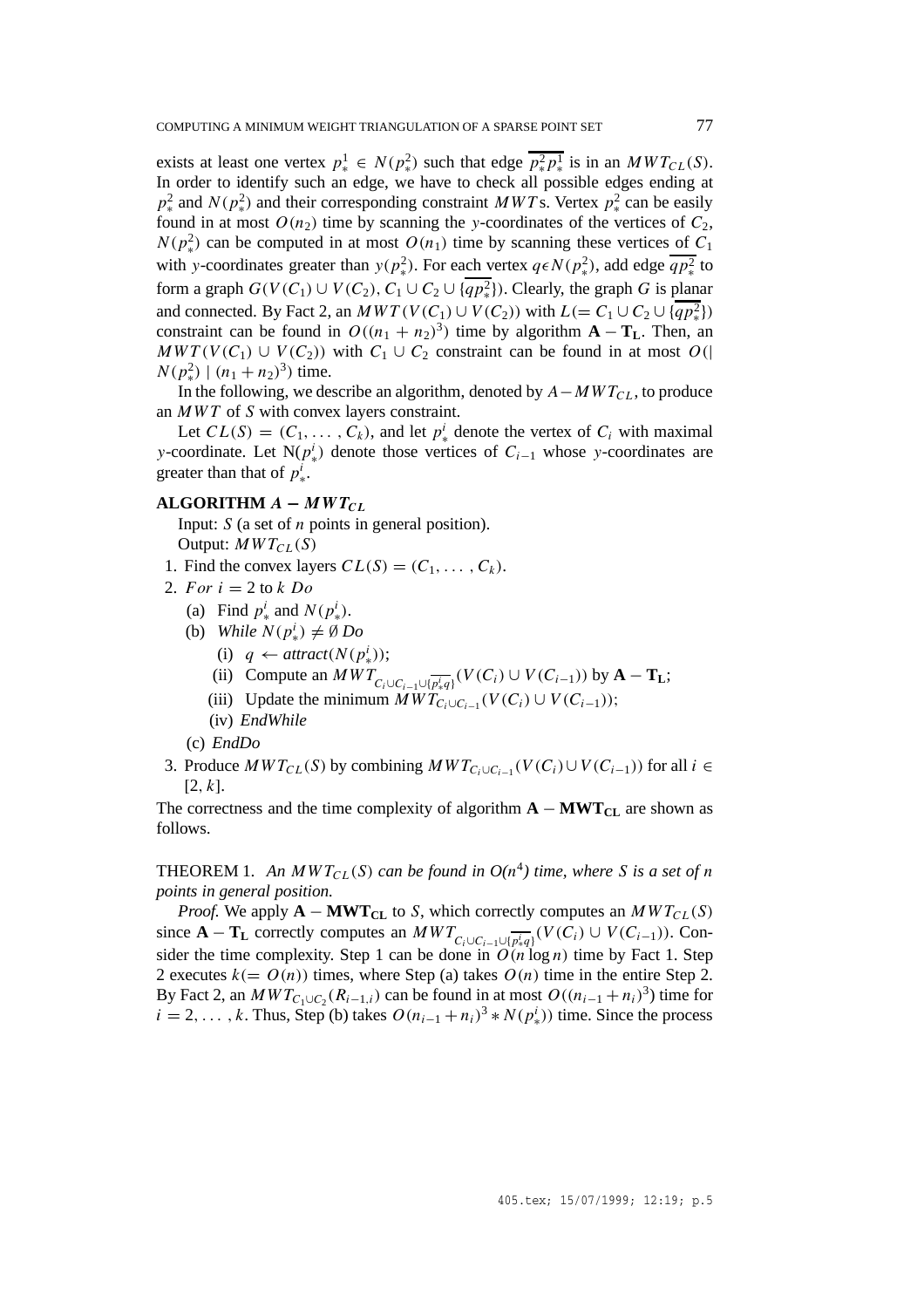ends at finding an  $MWT(R_{k-1,k})$ , then the total computation in Step 2 is at most

$$
\sum_{i=2}^k O(|N(p_*^i) | (n_{i-1}+n_i)^3) \leqslant O(n^3) \sum_{i=2}^k |N(p_*^i)| \leqslant O(n^4).
$$

Step 3 takes  $O(n)$  time.

### **4. Computing an MWT of a sparse set**

We now show that when *S* is a 'sparse point set', then  $MWT_{CL}(S)$  is an  $MWT(S)$ . We shall first give a fact and some definitions.

FACT 3. Let P be a simple polygon with n vertices, and let  $T(P)$  and  $T'(P)$ *be any two triangulations of the interior of P, respectively. Then, the number of interior edges of*  $T(P)$  *is equal to that of*  $T'(P)$ *, which is*  $n-3$ *.* 

*Proof.* By Euler's formula of  $e = v + f - 2$  and by the fact that the interior of a simple polygon is triangulated, we have exact  $n-3$  triangles in any triangulation of *P*. Note that each of the *n* boundary edges corresponds to a triangle and each interior edge is shared by exactly two triangles. Then we have *n* − 3 interior edges for any triangulation of a simple polygon with *n* vertices.

DEFINITION 1. *The* **diameter** *of a point set S, denoted by D(S), is the maximum Euclidean distance among the pairs of points in S.*

DEFINITION 2. *The* **minimum set distance** *of two point sets S*<sup>1</sup> *and S*2*, denoted by*  $d(S_1, S_2)$ *, is the minimum Euclidean distance between the points of*  $S_1$  *and the points of*  $S_2$ *.* 

**DEFINITION** 3. Let  $CL(S) = (C_1, \ldots, C_k)$  be the convex layers of a point set *S. S is called* **sparse** *if it satisfies the following two conditions:*

*(i)*  $d(V(C_i), V(C_{i+1}))$  ≥  $D(V(C_{i+1}))$ , for all  $i = 1, \dots k - 1$ , and *(ii) if edge*  $p_j^i p_{j+1}^i$  *of*  $C_i$  *crosses*  $\overline{pq}$  *for*  $p, q \in S$ ,  $q \in C_l$ , and  $l < i$ , then  $d(p, q)$  > max $\{d(q, p_j), d(q, p_{j+1})\}.$ 

THEOREM 2. *If S* is a sparse point set, then  $CL(S) \subseteq MWT(S)$ .

*Proof.* Let  $CL(S) = (C_1, \ldots, C_k)$ . Clearly, the convex hull of *S*,  $C_1$ , is in  $MWT(S)$ . We shall first prove that  $C_2$  is in  $MWT(S)$  by contradiction. That is, if the edge set of  $C_2$  contains a subset  $E$  which does not belong to  $MWT(S)$ , then we can construct a new triangulation  $T(S)$  which contains all the edges of  $C_2$  and has a weight less than  $\omega(MWT(S))$ . After proving that  $C_2$  belongs to  $MWT(S)$ , we can remove all the vertices of  $C_1$  from *S* since none of them will affect the minimum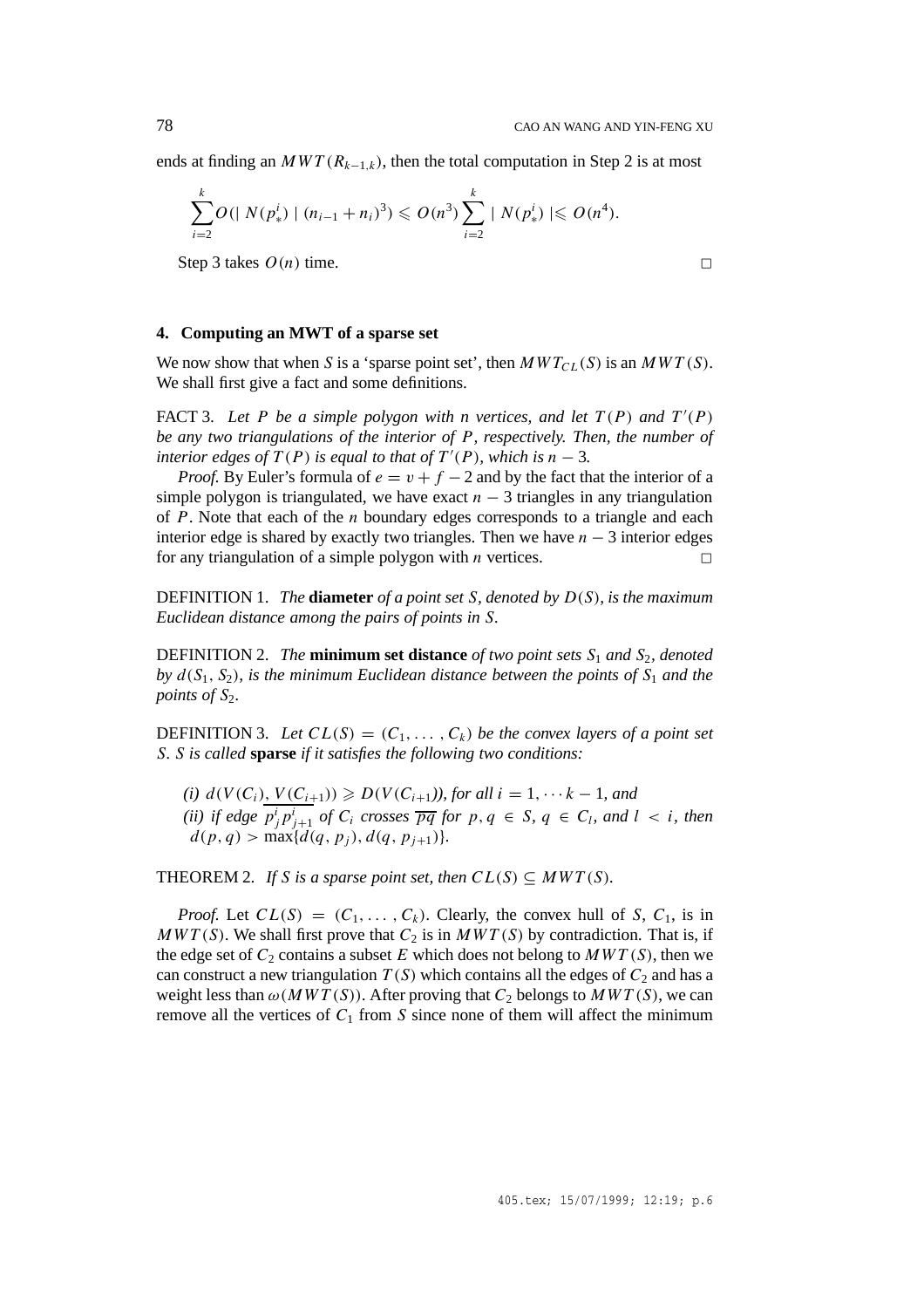

*Figure 3.* An illustration of three types of edges and an example of induced polygons.

weight triangulation of the remaining vertices in  $R(C_2)$ . Thus, we can recursively apply the same proof method to  $S / \{V(C_1)\}$  until the proof is completed.

For clarity, we use superscript *i* to denote the vertices of the *i*th convex layer and use a subscript to denote the ordering of these vertices in that layer. In  $C_2$ , let  $E = \{p_1^2 p_2^2, p_2^2 p_3^2, \ldots, p_r^2 p_{r+1}^2\}$  be the edge set not belonging to *MWT* (*S*), where the vertices  $(p_1^2, p_2^2, \ldots, p_{r+1}^2)$  are reindexed in clockwise order around  $C_2$  since some edges of  $C_2$  may not belong to *E*. Let  $\overline{E}$  be the set of edges in  $MWT(S)$ , each of which crosses an element of *E*. There are three possible types of edges in  $\overline{E}$  as shown in Figure 3(a). We delete  $\overline{E}$  from the edge set of  $MWT(S)$  and obtain a graph  $MWT(S)/\overline{E}$ . There are two cases w.r.t. this graph: (a)  $\overline{E}$  does not contain any type-3 edge and (b)  $\overline{E}$  contains some type-3 edges. We shall discuss these two cases separately.

In case (a), let  $\bar{E}_i$  denote the subset of  $\bar{E}$  crossing  $\overline{p_i^2 p_{i+1}^2}$ . Note that all the endpoints of  $\overline{E}_i$  ending at  $C_1$  together with  $p_i^2$  and  $p_{i+1}^2$  form a convex polygon  $P_{i,i+1}$ , and all these endpoints of  $\overline{E}_i$  inside  $R(C_2)$  together with  $p_i^2$  and  $p_{i+1}^2$  form a polygon  $P'_{i,i+1}$ . That is,  $P_{i,i+1} \cup P'_{i,i+1}$  is the polygon triangulated by the edges of *E*<sub>*i*</sub>. Clearly, any two such polygons:  $P_{i,i+1} \cup P'_{i,i+1}$  and  $P_{j,j+1} \cup P'_{j,j+1}$  for *i* ≠ *j* and *i, j*(1*, r*) are disjoint since these edges in  $\bar{E}_i$  (crossing  $\bar{p}_i^2 p_{i+1}^2$ ) and those in  $\bar{E}_j$ (crossing  $p_j^2 p_{j+1}^2$ ) must belong to the same  $MWT(S)$ . In particular, we re-index the vertices of  $P_{i,i+1}$  as  $(p_i^2, p_{i,1}^1, p_{i,2}^1, \ldots, p_{i,k_i}^1, p_{i+1}^2, p_i^2)$ . In general, these polygons will be  $P_{1,2} = (p_1^2, p_{1,1}^1, p_{1,2}^1, \dots, p_{1,k_1}^1, p_2^2, p_1^2);$   $P_{2,3} = (p_2^2, p_{2,1}^1, p_{2,2}^1, \dots, p_{2,k_2}^1,$  $p_3^2, p_2^2$ ;  $\cdots$ ;  $P_{r,r+1} = (p_r^2, p_{r,1}^1, p_{r,2}^1, \cdots, p_{r,k_r}^1, p_{r+1}^2, p_r^2)$ . Clearly, they are convex polygons lying outside  $C_2$  and inside  $C_1$ . Refer to Figure 3(b), where  $P_{i,i+1} =$  $(p_i^2, p_{i,1}^1, p_{i,2}^1, p_{i,3}^1, p_{i,4}^1, p_{i+1}^2, p_i^2)$ , and  $P'_{i,i+1} = (p_i^2, p_{i+1}^2, p_{i+2}^2, p_{i,j+1}^3, p_{i,j}^3, p_{i,k}^4, p_{i,k}^4, p_{i,k}^5, p_{i,k}^6, p_{i,k}^6, p_{i,k}^7, p_{i,k}^6, p_{i,k}^7, p_{i,k}^8, p_{i,k}^6, p_{i,k}^7, p_{i,k}^8, p_{i,k}^6, p_{$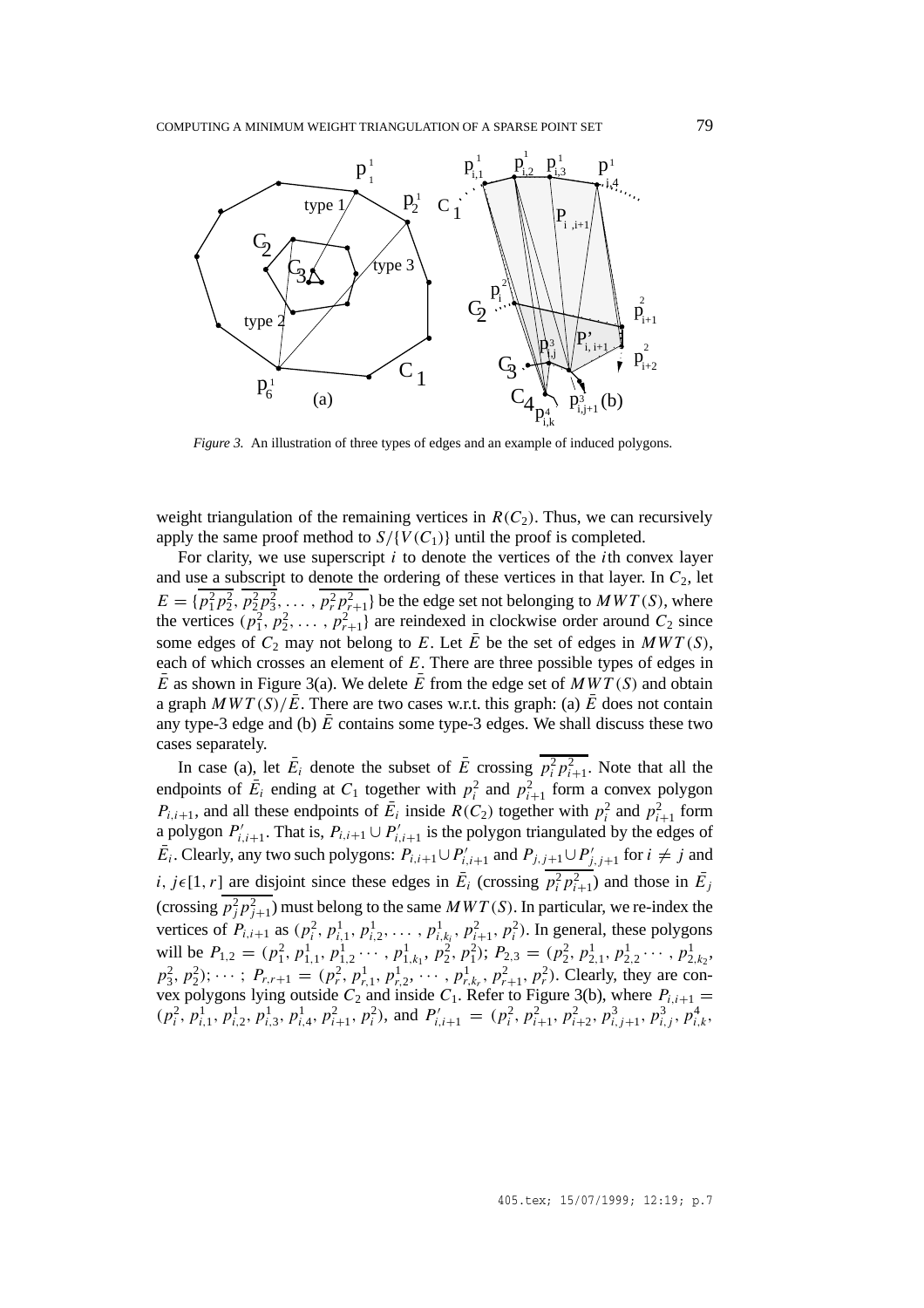80 CAO AN WANG AND YIN-FENG XU



 $p_i^2$ ). Also refer to Figure 4, where  $P_{i,i+1} \cup P'_{i,i+1}$  and  $P_{i+j,i+j+1} \cup P'_{i+j,i+j+1}$  are disjoint.

Now, we re-triangulate the interior of  $P_{i,i+1} \cup P'_{i,i+1}$  by an edge set  $E_i$  =  $\{p_i^2p_{i+1}^2, p_i^2p_{i,2}^1, p_i^2p_{i,3}^1, \ldots, p_i^2p_{i,k_i}^1, E''\}$ , where  $E''$  is the subset of  $E_i$  that triangulates  $P'_{i,i+1}$ . This is always doable since  $P_{i,i+1}$  is a convex polygon and since  $E''$  has no special restriction. By Fact 3,  $|E_i| = |E_i|$  since the two edge sets respectively are the internal edge sets of two different triangulations for the same polygon. There is a one-to-one correspondence between the edges of  $E_i$  and the edges of  $E_i$ . Now, first match each edge of  $\overline{p_i^2 p_{i,j}^1}$  for  $2 \leqslant j \leqslant k_i$  with an edge of  $\bar{E_i}$ ending at  $p_{i,j}^1$ . If only  $p_{i,1}^1$  exists, then do only the subsequent matching. Match then  $\frac{p_i^2 p_{i+1}^2}{p_i^2 p_{i+1}^2}$  and *E*<sup>0</sup> with the remaining edges in  $\bar{E}_i$  in an arbitrary manner. By Condition (ii), each edge in  $p_i^2 p_{i,j}^1$  for  $2 \leq j \leq k_i$  is shorter than the corresponding edge in  $\bar{E}_i$ , and by Condition (i), each edge in  $E'' \cup \{\overline{p_i^2 p_{i+1}^2}\}\$  (which cannot be longer than the diameter of  $R(C_2)$ ) is also shorter than the corresponding edge in  $\overline{E}_i$  (which is longer than the diameter of *R(C<sub>2</sub>)*). Thus, the new triangulation for  $P_{i,i+1} \cup P'_{i,i+1}$ with interior edge set  $E_i$  has less weight than the old triangulation with internal edge set  $E_i$ . Consequently, we obtain a triangulation  $T(S)$  with weight less than  $\omega(MWT(S))$ , a contradiction.

In case (b), a type-3 edge must cross two polygons in the area  $R_{1,2}$ . For example, in Figure 5 type-3 edge  $p_{i,1}^1 p_{i+j,2}^1$  crosses both  $P_{i,i+1}$  and  $P_{i+j,i+j+1}$ . However, such a type-3 edge cannot exist in any *MW T (S)*. To see this, note that a type-3 edge or a group of neighboring type-3 edges induce a convex polygon in *MW T (S)*. Two of the vertices of this convex polygon must not belong to  $C_1$ , say  $p^s$  and  $p^t$ , and the remaining vertices must belong to  $C_1$ . By condition (i), these remaining vertices must lie outside the circles with radius  $\overline{p^s p^t}$  and with center  $p^s$  or  $p^t$ . Then, by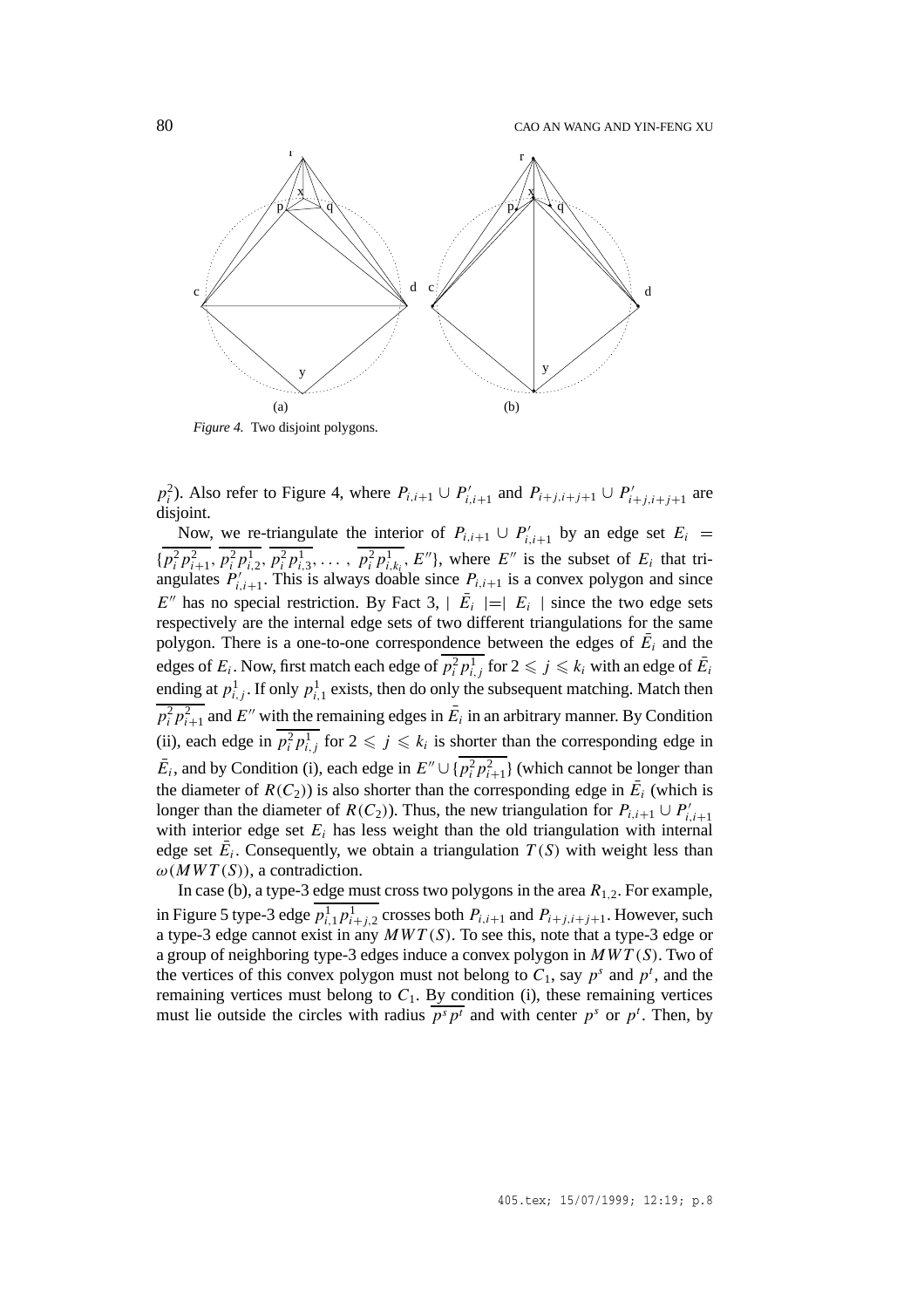

*Figure 5.* The lightly shaded quadrilateral is shared by  $P_{i,i+1} \cup P'_{i,i+1}$  and  $P_{i+j,i+j+1} \cup P'_{i+j,i+j+1}$ . The heavily shaded triangle does not belong to any one of them.

[21],  $\overline{p^s p^t}$  must belong to any  $MWT(S)$ , hence such type-3 edges cannot exist. We conclude that *E* belongs to  $MWT(S)$ , thus  $C_2$  belongs to  $MWT(S)$ . Obviously,  $C_2$  separates the vertices in  $C_1$  from those in  $R(C_2)$  in the *MWT* of *S*.

By removing all the vertices of  $C_1$  from  $S$ , we have an original problem with one less convex layer. The above argument can be applied to  $CL(S/V(C_1))$  =  $(C_2, \ldots, C_k)$  and results in  $C_3 \in MWT(S)$ . We then remove all the vertices of *C*<sup>2</sup> from *S* and obtain an original problem with two less convex layers. This proof continues until  $CL(S/(V(C_1) \cup ... \cup V(C_{k-1}))) = C_k$ . Then,  $C_k \in MWT(S)$  must  $\Box$ 

Generally speaking,  $MWT_{CL}(S)$  is not an  $MWT(S)$ . Figure 1 illustrates a point set *S* such that  $MWT(S) \neq MWT_{CL}(S)$ . But from Theorem 1 and Theorem 2, we have that

THEOREM 3. If S is a sparse point set, then  $MWT_{CL}(S) = MWT(S)$  and the *MWT*(*S*) *can be computed in*  $O(n^4)$  *times.* 

# **5. Concluding remarks**

In this paper, we presented an  $O(n^4)$  algorithm for computing an  $MWT(S)$  of sparse point set *S* with *n* elements. We may regard point set *S* with constraints and *MWT* of *S* with some predetermined edges as being a natural extension of the general *MWT* of *S*. For example, forcing the boundary of a simple polygon *P* to be in any  $MWT(V(P))$  is a well-known constraint [13]. Convex-layers constraint seems to be a reasonable extension in this direction. It is quite interesting to find other constraints for *MWT* . Another example is restricting point set *S* to be on *k* convex layers [1] or to be on *k* non-intersecting straight line segments in *CH (S)* [15]. A sparse point set is also such an example.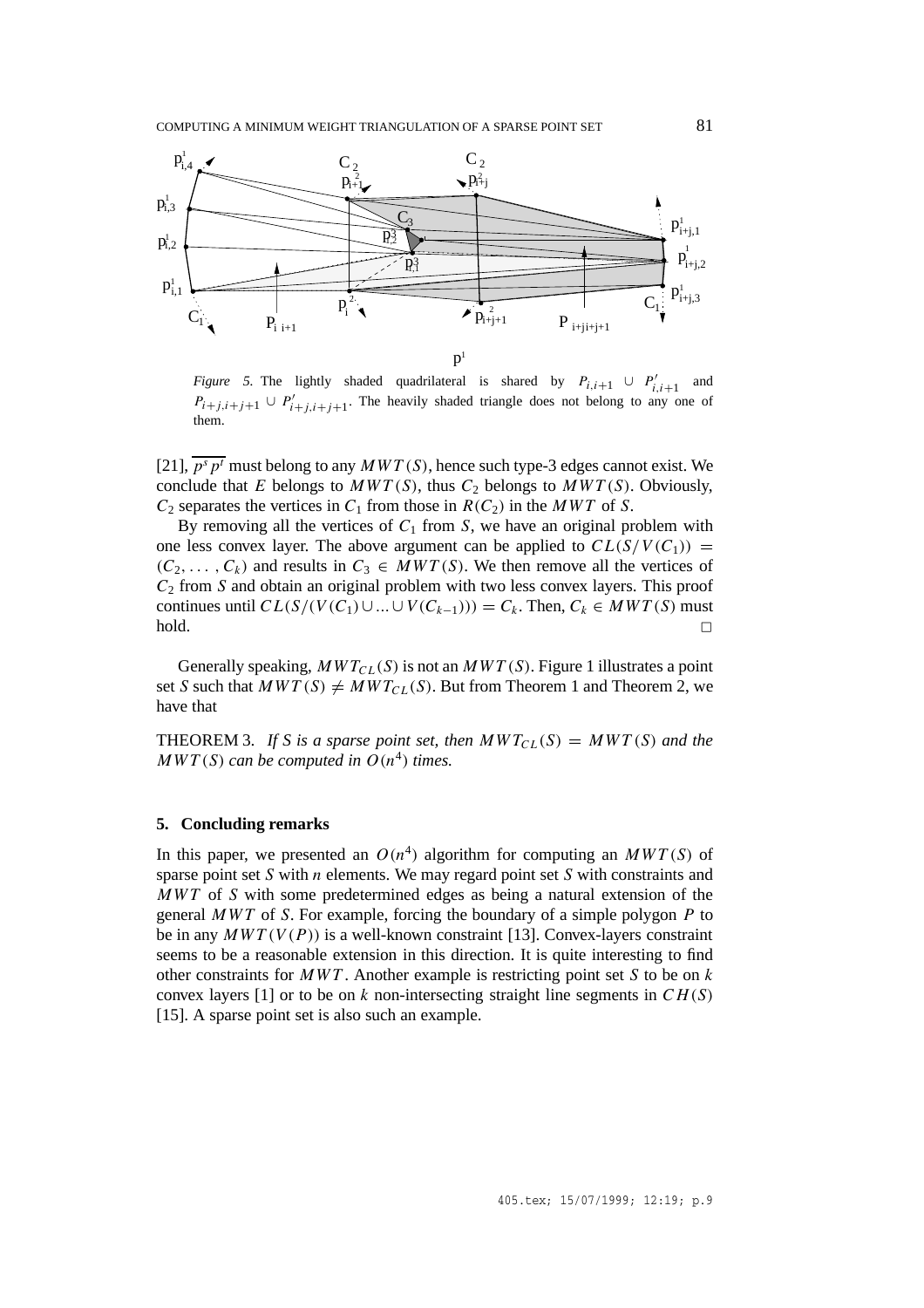

Furthermore, by the analysis of computing an *MW T (S)* of a sparse point set *S*, we can derive a sufficient condition for new subgraphs of *MWT* .

### **Sufficient condition**

Let  $CL(S) = (C_1, C_2, \ldots, C_k)$  be the convex layers of a point set *S*. Convex layers  $C_i$  for  $1 \lt i \leq k$  belongs to an *MWT(S)* if the following conditions are satisfied:

- (i)  $d(V(C_s), V(C_{s+1})) \ge D(V(C_{s+1})),$  for all  $s = 1, \dots, i-1$ , and
- (ii) if  $\overline{p_s p_{s+1}}$  crosses  $\overline{pq}$  for  $\overline{p_s p_{s+1}} \in C_s$ ,  $p, q \in S$ , and  $p \in C_j$  for  $1 \leq j < s \leq k$  $i-1$ , then  $d(p, q) > \max\{d(p, p_s), d(p, p_{s+1})\}.$

The new subgraph (if it exists) is totally different from the known subgraphs given in  $[5, 7, 9, 12, 18, 21]$ . Figure  $6(a)$  gives an example showing that our new subgraph is different from all the known subgraphs of [9, 12, 19, 21], where  $\overline{pq}$ can be found by our method but  $\overline{pq}$  does not belong to the subgraphs identified by any other method mentioned above. Clearly, *x* lies inside the empty disk associated with  $\overline{pq}$  in Keil's  $\beta$ -skeleton and x also lies inside the empty double-circle in the condition of [21].  $\overline{pq}$  is not the shortest edge among the seven points, thus, it cannot be found according to [9].  $\overline{pq}$  is not a stable edge in [19]. Figure 6(b) shows that  $\overline{pq}$  cannot be in  $T_4(S)$  of [7] since  $\overline{xy}$  belongs to a local optimal triangulation as shown.

It is interesting to see some experimental result based on our result.

#### **Acknowledgments**

The authors would like to thank the anonymous reviewers for their valuable comments. This work is supported by NSERC grant OPG0041629 and NSF of China grant 19731001.